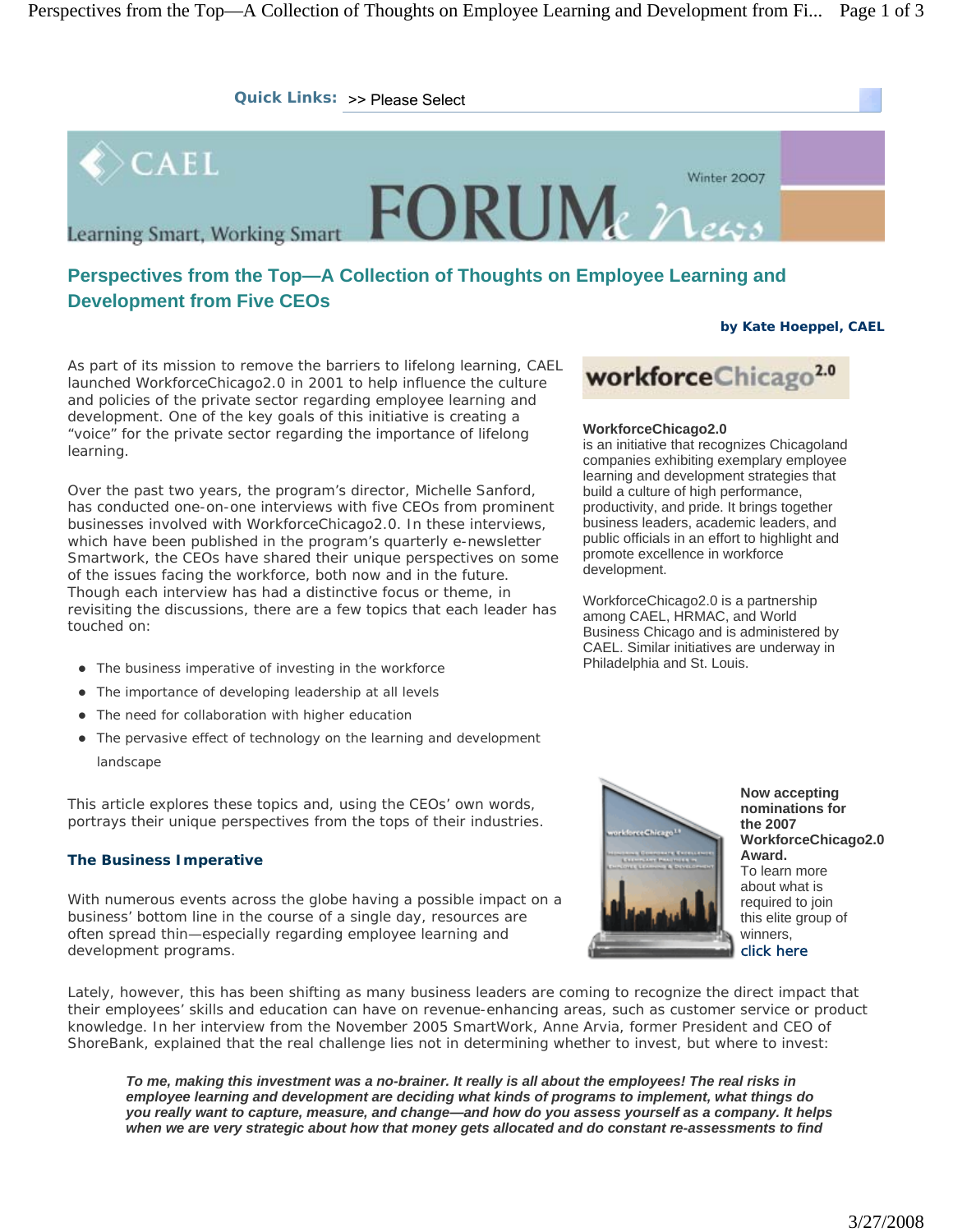#### *out where we are and how things have changed.*

As more and more companies make the link between human capital investment and the bottom line—the tools used to measure these investments, like self-assessments and metrics, will become increasingly prominent.

# **Developing Leadership Skills at All Levels**

Aside from developing more applied skills, there is also an increasing need to cultivate general leadership skills throughout all levels of the workforce. Even for companies in industries with a high volume of technical knowledge, like cellular service provider U.S. Cellular, there has been a focus on developing leaders that can not only do, but teach—leaders who can build success for entire teams, not just at the individual level. Indeed, this constant learning is one of the core values promoted by President and CEO of U.S. Cellular, Jack Rooney:

*Learning isn't just absorbing. Learning is then reiterating what you absorbed in a way that the associates can understand and improve their performance. So, everyday our leaders have to be out there teaching and for the leader to do a good job teaching, he has to be in a position to understand that his success is going to be the success of the team he's leading.* 

For some companies where a lower percentage of the workforce has an advanced or college degree, the element of motivation also comes into play when trying to develop these skills. One industry where this is especially prevalent is manufacturing. As Pat Ormsby, President and CEO of Bimba Manufacturing, explains, this poses both a challenge and an opportunity:

*I think that's a particular challenge for manufacturers: we are employing a lot of people that aren't motivated to move on with their education. I think that if you can motivate them, you can really increase their skill levels throughout the company. The key is: how do you do that? How do you reach them? We've been able to get them interested by doing assessments of what skills they need to be able to advance in their jobs—not to graduate, but to move ahead at Bimba. Maybe these people have never had someone that has sat down with them and said that. I think that's both the challenge and the opportunity—how can we motivate front line manufacturing employees to continue learning?* 

Companies can't be the only impetus driving employees to pursue further education and skills development. There is also an important role that our schools play in getting employees to a base educational level. Yet, developing talented, skilled leaders at all levels of the workforce is an effort in which all sides must participate. As Jack Rooney of U.S. Cellular said, "We can either shake our fingers and go, tsk, tsk, tsk, or we can get out there and pull our oar too."

## **Collaborating with Higher Education to Meet Business Needs**

Higher education institutions are in a position to play an integral part in helping companies and their workforces meet education and skill needs. Though some companies have been able to strike partnerships with individual educational providers, it has often occurred on a hit-or-miss basis, with little formal structure and highly dependent upon the willingness and creativity of individual personalities involved in the partnership. Many believe that much more might be accomplished if these partnerships were formed more systemically and at the regional level. In June of 2006, Ray McCaskey, President and CEO of Blue Cross Blue Shield of Illinois, remarked on what the regional effects of such collaboration might be:

*In a broad sense, I would see a more stable and productive employment environment if we actually had in place something that cuts across all of the businesses in Chicago that helped all of us align the skills and abilities of our workers with the actual needs of the jobs. I think we would see lower turnover across industry and less outsourcing of jobs or loss of jobs to other places. I think that a systematic approach means that instead of just one or two companies benefiting in some small way, finding something that really changes the whole employment structure in the city.* 

With faculty who are skilled in teaching and who understand how adults learn, a more systematic method of collaboration could prove a win-win-win for all parties: business, higher education, and the individual employees.

## **Navigating a Changing Technological Landscape**